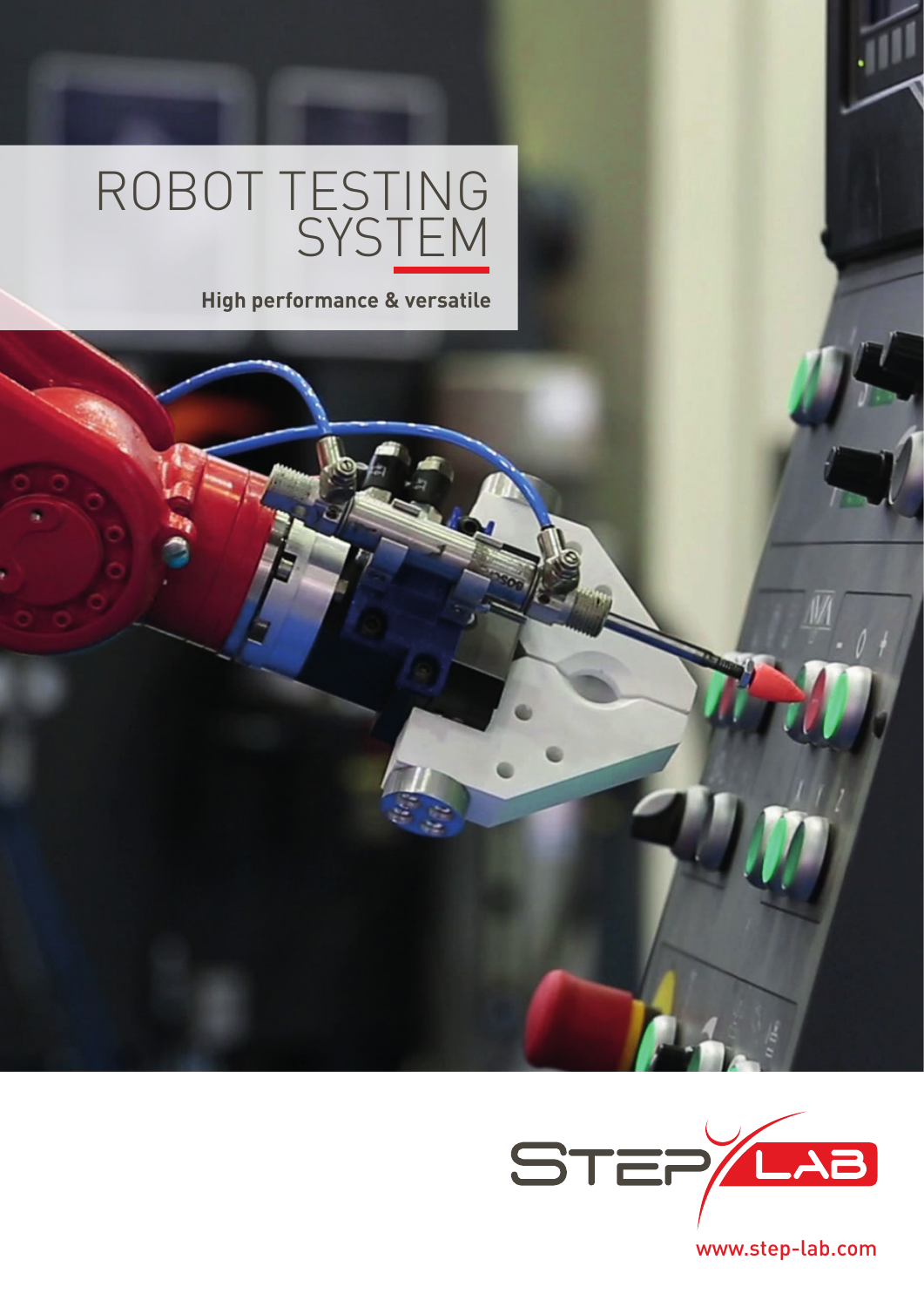

## **ROBOT Testing system**



#### **Descrizione generale**

STEP Lab sviluppa e fornisce sistemi di collaudo basati su robot. Il sistema è gestito da una versione speciale del software Test Center, che permette di gestire facilmente i test sui movimenti 3D.

#### **Aree di applicazione**

- $\rightarrow$  Automotive: test di porte, movimenti dei sedili e interfaccia utente
- $\rightarrow$  Elettrodomestici: collaudo di porte, cassetti, interfaccia utente
- $\rightarrow$  Tutti i prodotti e i sistemi che richiedono movimenti ad elevata complessità

#### **Vantaggi**

- $\rightarrow$  Quantità infinita di test che il robot può eseguire
- $\rightarrow$  Movimenti ad elevata complessità
- $\rightarrow$  Facile programmazione dei test grazie al nostro software Test Center
- $\rightarrow$  Efficiente e a bassissimo consumo energetico
- $\rightarrow$  Installazione semplice
- $\rightarrow$  Riutilizzo dell'investimento a lungo termine

#### **Prestazioni**

La gamma di prestazioni dei sistemi di collaudo basati su robot è molto ampia.

STEP Lab progetta la giusta soluzione in base alle esigenze di test.

La velocità massima di prova è di 2000 mm/s e il carico massimo è di 3000 N.

#### *General description*

*STEP Lab develops and supplies testing systems based on robot. The system is managed by a special version of the software Test Center, which permits to easily manage tests on the 3D movements.*

#### *Common application areas*

- > *Automotive: testing of doors, seat's movements and user interface*
- > *Home appliances: testing of doors, drawers, user interface*
- > *All the products and systems that require high complexity movements*

#### *Advantages*

- > *Infinite amount of tests that the robot can perform*
- > *High complexity movements*
- > *Easy test programming thanks to our software Test Center*
- > *Efficient and very low power consumption*
- > *Simple installation*
- > *Re-use of the investment on the long term*

#### *Performance*

*The range performance of the testing systems based on robot is very wide.* 

*STEP Lab designs the right solution according with the test requirements.* 

*The maximum speed test is 2000 mm/s and the maximum load is 3000 N.*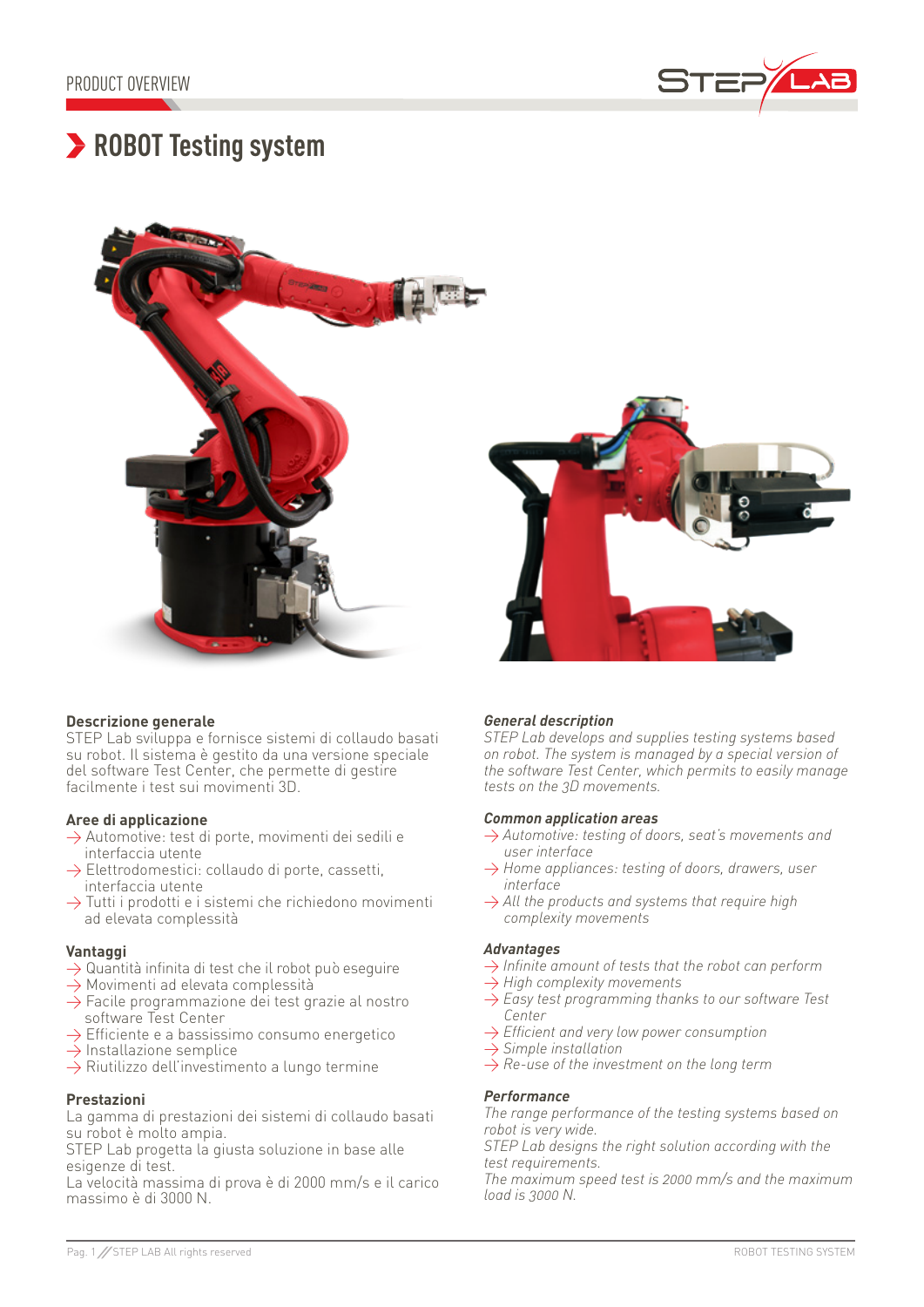

### Examples of application:

п